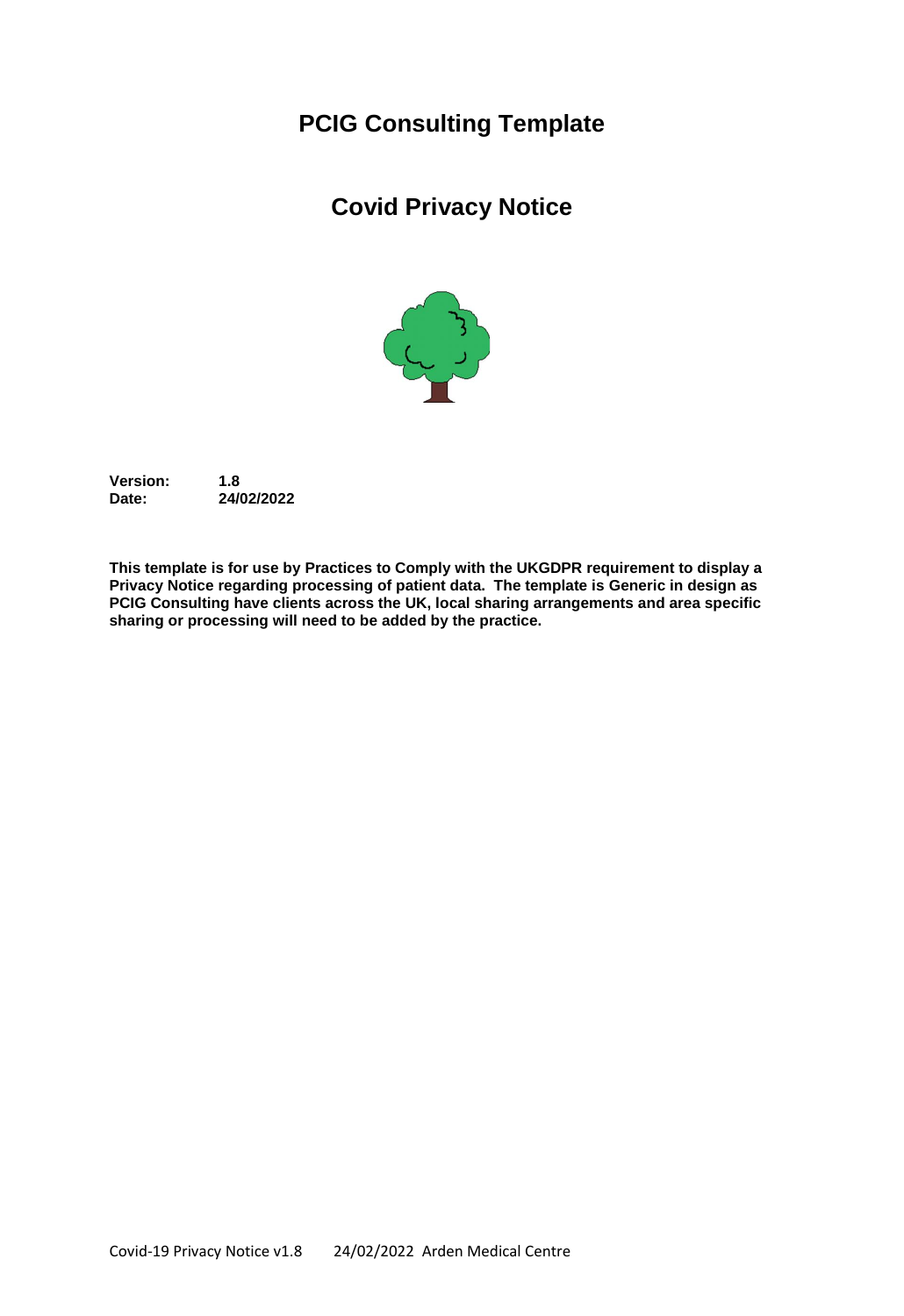# **COVID-19 Privacy Notice**

## *(This Privacy Notice is to run alongside our standard Practice Privacy Notice)*

Due to the unprecedented challenges that the NHS and we, Arden Medical Centre face due to the worldwide COVID-19 pandemic, there is a greater need for public bodies to require additional collection and sharing of personal data to protect against serious threats to public health.

In order to look after your healthcare needs in the most efficient way we, Arden Medical Centre may therefore need to share your personal information, including medical records, with staff from other GP Practices including Practices within our Primary Care Network, as well as other health organisations (i.e. Clinical Commissioning Groups, Commissioning Support Units, Local authorities etc.) and bodies engaged in disease surveillance for the purposes of research, protecting public health, providing healthcare services to the public and monitoring and managing the Covid-19 outbreak and incidents of exposure.

The Secretary of State has served notice under Regulation 3(4) of the **Health Service (Control of Patient Information) Regulations 2002 (COPI)** to require organisations to process confidential patient information in the manner set out below for purposes set out in Regulation 3(1) of COPI.

# **Purpose of this Notice**

The purpose of this Notice is to require organisations such as Arden Medical Centre to process confidential patient information for the purposes set out in Regulation 3(1) of COPI to support the Secretary of State's response to Covid-19 (Covid-19 Purpose). "Processing" for these purposes is defined in Regulation 3(2) and includes dissemination of confidential patient information to persons and organisations permitted to process confidential patient information under Regulation 3(3) of COPI. This Notice is necessary to require organisations such as Arden Medical Centre to lawfully and efficiently process confidential patient information as set out in Regulation 3(2) of COPI for purposes defined in regulation 3(1), for the purposes of research, protecting public health, providing healthcare services to the public and monitoring and managing the Covid-19 outbreak and incidents of exposure.

#### **Requirement to Process Confidential Patient Information**

The Secretary of State has served notice to recipients under Regulation 3(4) that requires Arden Medical Centre to process confidential patient information, including disseminating to a person or organisation permitted to process confidential patient information under Regulation 3(3) of COPI, renewed 27 January 2021 and September 2021.

Arden Medical Centre is only required to process such confidential patient information:

- where the confidential patient information to be processed is required for a Covid-19 Purpose and will be processed solely for that Covid-19 Purpose in accordance with Regulation 7 of COPI
- $\bullet$  from 20<sup>th</sup> March 2020 until 30th June 2022.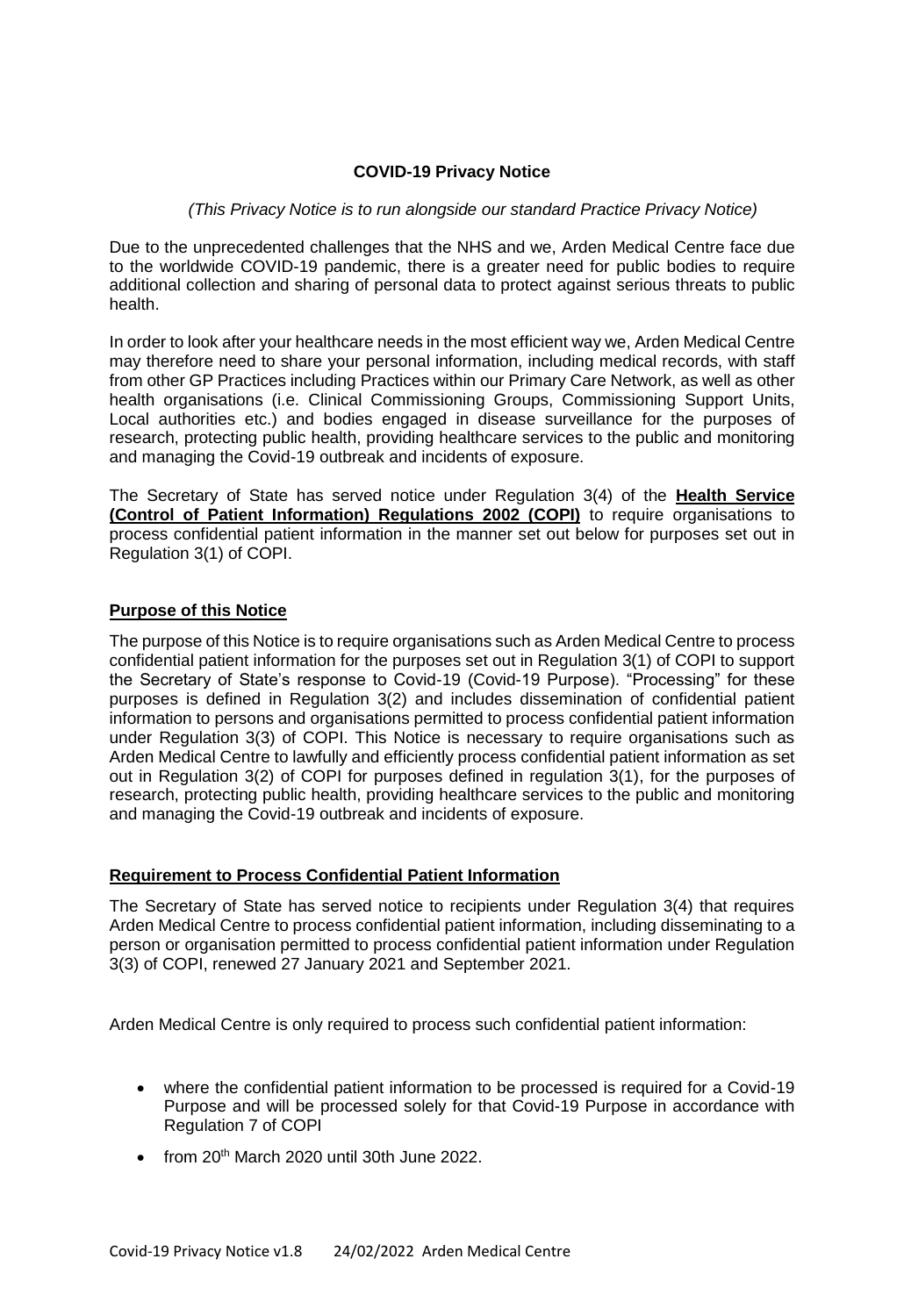# **Covid-19 Purpose**.

A Covid-19 Purpose includes but is not limited to the following:

- understanding Covid-19 and risks to public health, trends in Covid-19 and such risks, and controlling and preventing the spread of Covid-19 and such risks
- identifying and understanding information about patients or potential patients with or at risk of Covid-19, information about incidents of patient exposure to Covid-19 and the management of patients with or at risk of Covid-19 including: locating, contacting, screening, flagging and monitoring such patients and collecting information about and providing services in relation to testing, diagnosis, self-isolation, fitness to work, treatment, medical and social interventions and recovery from Covid-19
- understanding information about patient access to health services and adult social care services and the need for wider care of patients and vulnerable groups as a direct or indirect result of Covid-19 and the availability and capacity of those services or that care
- monitoring and managing the response to Covid-19 by health and social care bodies and the Government including providing information to the public about Covid-19 and its effectiveness and information about capacity, medicines, equipment, supplies, services and the workforce within the health services and adult social care services
- delivering services to patients, clinicians, the health services and adult social care services workforce and the public about and in connection with Covid-19, including the provision of information, fit notes and the provision of health care and adult social care services
- research and planning in relation to Covid-19.

#### **Recording of processing**

A record will be kept by Arden Medical Centre of all data processed under this Notice.

#### **Sending Public Health Messages**

Data protection and electronic communication laws will not stop Arden Medical Centre from sending public health messages to you, either by phone, text or email as these messages are not direct marketing.

#### **Digital Consultations**

It may also be necessary, where the latest technology allows Arden Medical Centreto do so, to use your information and health data to facilitate digital consultations and diagnoses and we will always do this with your security in mind.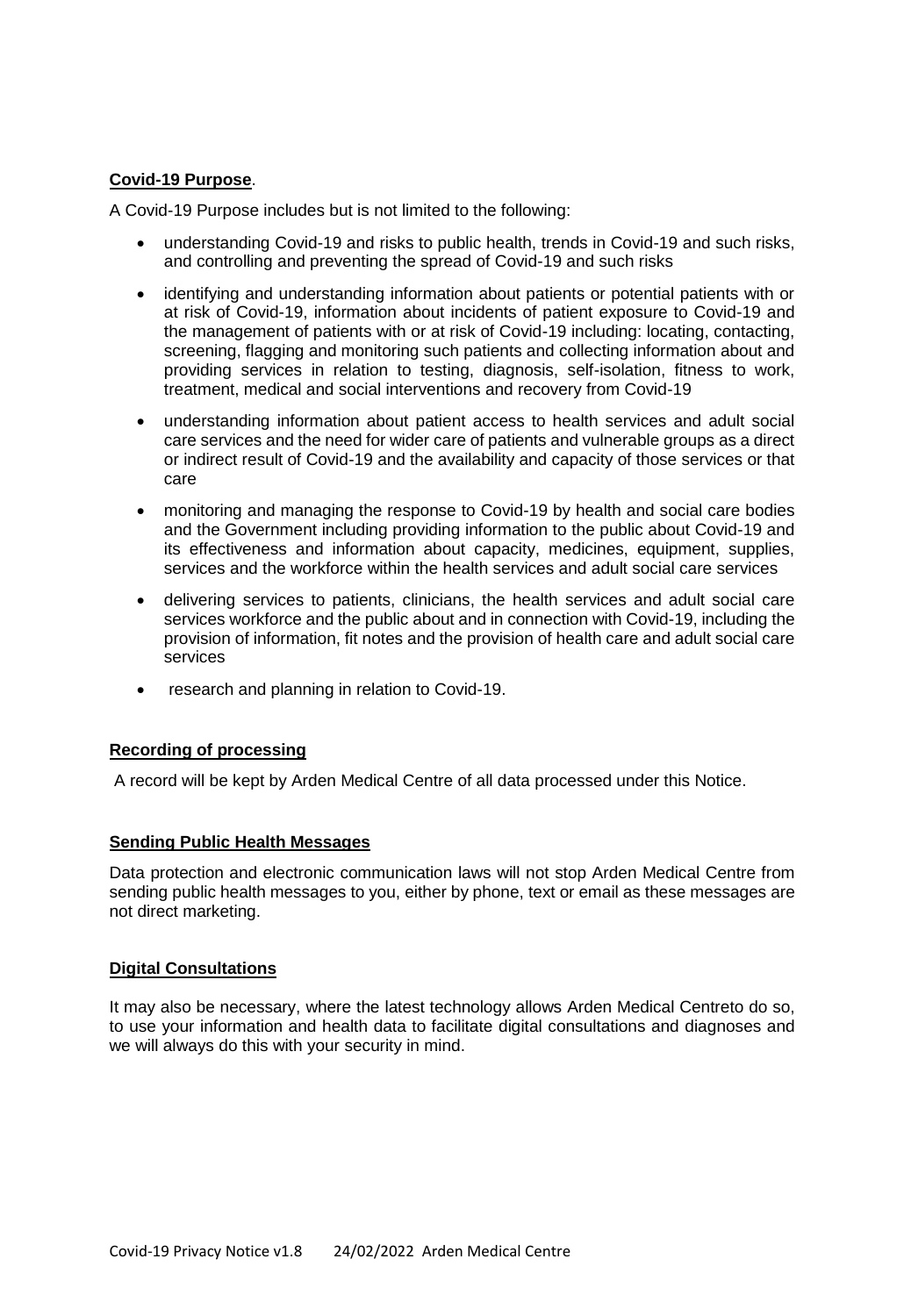# **Research and Pandemic Planning**

The Secretary of State has directed NHS Digital to collect, process and analyse data in connection with COVID-19 to support the Secretary of State's response to COVID-19 and support various COVID-19 purposes set out in the COVID-19 Public Health Directions 2020, 17 March 2020 (as amended) (COVID-19 Direction) and below. This enables NHS Digital to collect data and analyse and link the data for COVID-19 purposes with other data held by NHS Digital.

The purpose of the data collection is also to respond to the intense demand for General Practice data to be shared in support of vital planning and research for COVID-19 purposes, including under the general legal notice issued by the Secretary of State under Regulation 3(4) of the Health Service (Control of Patient Information) Regulations 2002 (COPI).

NHS Digital has therefore been requested by the joint co-chairs of the Joint GP IT Committee (JGPITC) (the BMA and RCGP) to provide a tactical solution during the period of the COVID-19 pandemic to meet this demand and to relieve the growing burden and responsibility on General Practices. On 15 April 2020 the BMA and RCGP therefore gave their support via JGPITC to NHS Digital's proposal to use the General Practice Extraction Service (GPES) to deliver a data collection from General Practices, at scale and pace, as a tactical solution to support the COVID-19 response in the pandemic emergency period.

It is a requirement of the JGPITC that all requests by organisations to access and use this data will need to be made via the NHSX SPOC COVID-19 request process, that will triage and prioritise these requests and refer appropriate requests on to the NHS Digital Data Access Request Service (DARS). NHS Digital will consult with representatives of the BMA and the RCGP on all requests for access to the data. An outline of the process for this agreed with the BMA and the RCGP is published here. Requests by organisations to access record level data from this collection will also be subject to Independent Group Advising on the Release of Data (IGARD) consideration. Data applicants will need to demonstrate they have a lawful basis to access the data for COVID-19 purposes.

#### **Benefits of this sharing**

Organisations, including the Government, health and social care organisations and researchers need access to this vital data for a range of COVID-19 purposes, to help plan, monitor and manage the national response to the COVID-19 pandemic, which will help save lives. COVID-19 purposes for which this data may be analysed and used may include:

- understanding COVID-19 and risks to public health, trends in COVID-19 and such risks, and controlling and preventing the spread of COVID-19 and such risks
- identifying and understanding information about patients or potential patients with, or at risk of COVID-19, information about incidents of patient exposure to COVID-19 and the management of patients with or at risk of COVID-19 including: locating, contacting, screening, flagging and monitoring such patients and collecting information about and providing services in relation to testing, diagnosis, self-isolation, fitness to work, treatment, medical and social interventions and recovery from COVID19
- understanding information about patient access to health services and adult social care services as a direct or indirect result of COVID-19, and the availability and capacity of those services • monitoring and managing the response to COVID-19 by health and social care bodies and the Government including providing information to the public about COVID-19 and its effectiveness and information about capacity, medicines, equipment, supplies, services and the workforce within the health services and adult social care services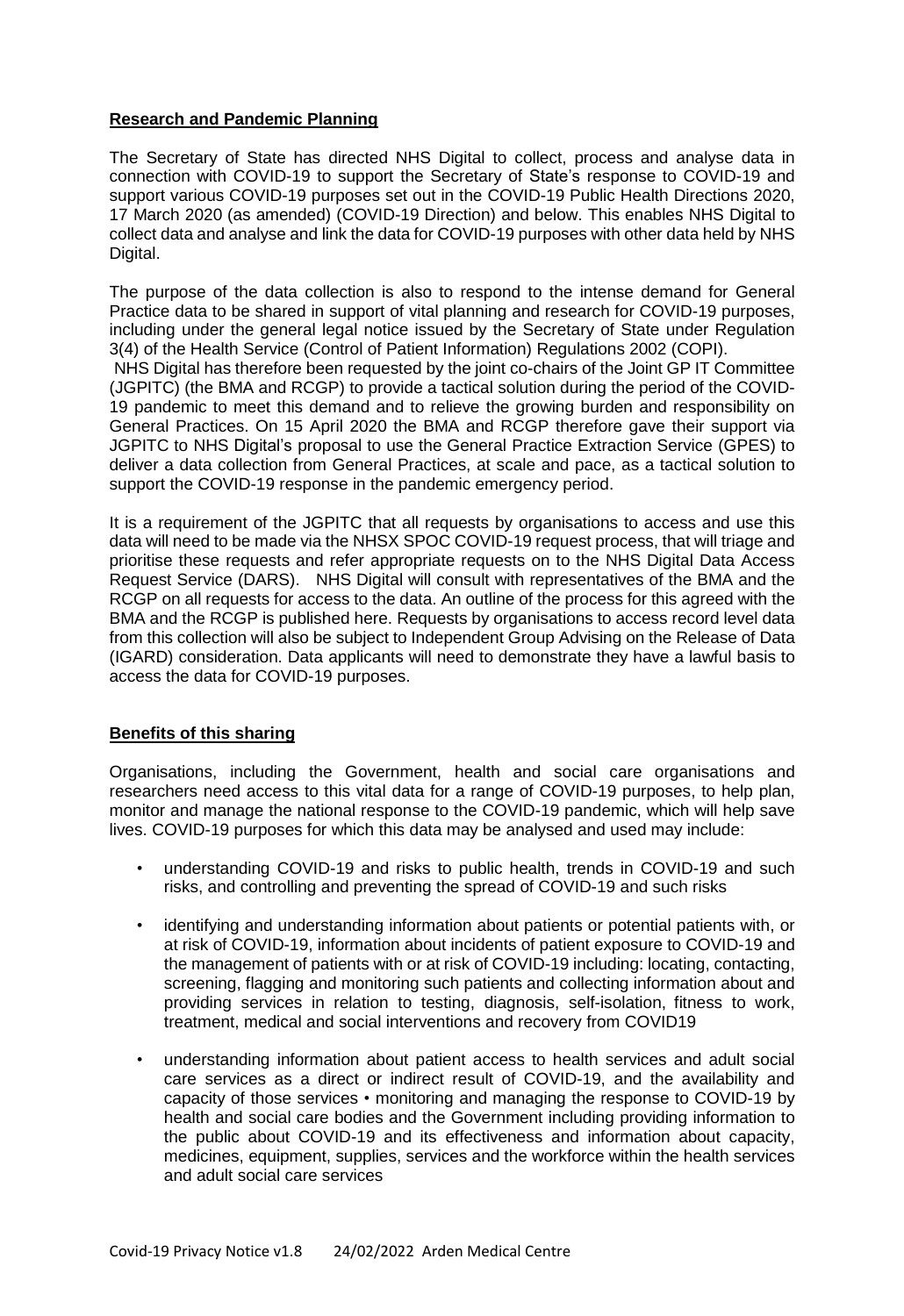- delivering services to patients, clinicians, the health services and adult social care services workforce and the public about and in connection with COVID-19, including the provision of information, fit notes and the provision of health care and adult social care services; and
- research and planning in relation to COVID-19.

Data may be analysed and linked to other data held by NHS Digital or held by other organisations to which access to the data is granted for COVID-19 purposes, through the process described above.

Data will be collected nationally from all GP Practices by NHS Digital every fortnight. All requests to access this data will be triaged through the NHSX SPOC COVID-19 request process and assessed and fulfilled by NHS Digital through DARS. This will significantly reduce the burden on General Practice at a time when demand on resources is high, enabling General Practice to focus on delivering health care and support to patients. It will also reduce compliance burden and risk for General Practice associated with sharing data and complying with the terms of the general legal notice issued under COPI, which applies to General Practices.

## **Legal Basis for this collection**

NHS Digital has been directed by the Secretary of State under section 254 of the 2012 Act under the COVID-19 Direction to establish and operate a system for the collection and analysis of the information specified for this service: GPES Data for Pandemic Planning and Research (COVID-19). A copy of the COVID-19 Direction is published here: https://digital.nhs.uk//aboutnhs-digital/corporate-information-and-documents/directions-anddata-provisionnotices/secretary-of-state-directions/covid-19-public-health-directions-2020.

Details of the information to be collected can be found on the NHS Digital website – Specification of this DPN. Type 1 objections will be upheld in collecting this data from General Practices and therefore the data for those patients who have registered a Type 1 objection with their GP will not be collected. The Type 1 objection prevents an individual's personal identifiable confidential information from being shared outside of their GP Practice except when it is being used for the purposes of their direct care. The National Data Opt-Out will not apply to the collection of the data, as this is a collection which is required by law.

This information is required by NHS Digital under section 259(1)(a) of the 2012 Act to comply with the COVID-19 Direction. In line with section 259(5) of the 2012 Act, all organisations in England that are within the scope of this Notice, as identified below under Health and Social Care Bodies within the scope of the collection, must comply with the requirement and provide information to NHS Digital in the form, manner and for the period specified in this Notice. This Notice is issued in accordance with the procedure published as part of NHS Digital's duty under section 259(8) of the 2012 Act.

In August 2020, the NHS announced that the seasonal national flu immunisation programme criteria for 2020 - 2021 will be expanded to include patients on the SPL. Therefore, to provide information that will support the identification of patients at moderate or high risk of complications from flu, a revision to the weekly extract of data has taken place. This, version three of the extract for the purpose of maintaining and updating the SPL, will continue until the expiry of the COVID-19 Direction. This is currently 30th June 2022. The frequency of the data collection may change in response to demand.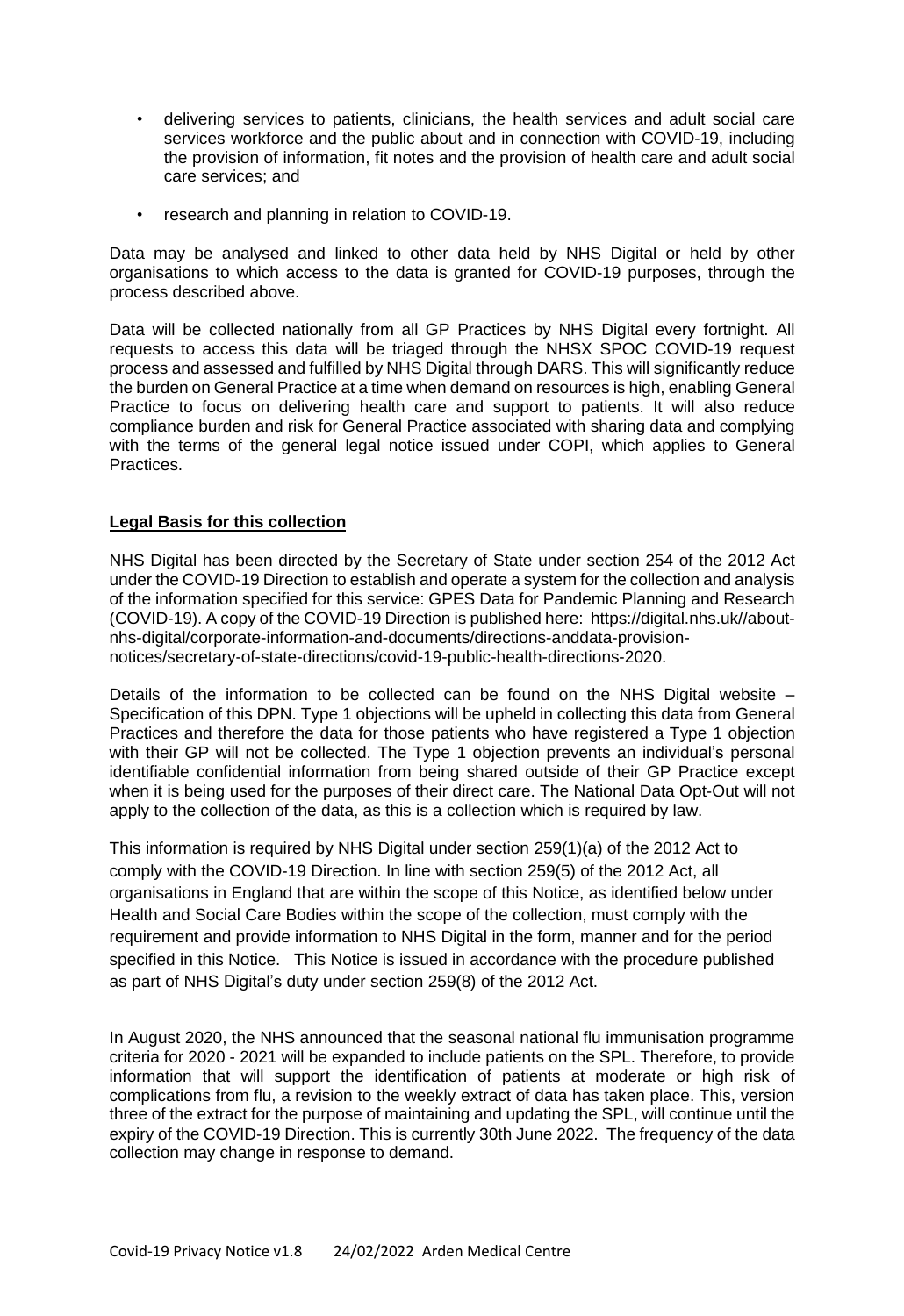| Data collection extracted on a weekly basis<br>week commencing 13 April 2020                                                                                                                                                                                                                                                                                                                                                                                                                                                                                                                                                                                                                                                                                                                                                                                                                            | Revised weekly data collection. The first<br>collection is due week commencing 28<br>September 220                                                                                                                                                                                                                                                                                                                                                                                                                                                                                                                                                                                                                                                                                                                                                                                                                                       |
|---------------------------------------------------------------------------------------------------------------------------------------------------------------------------------------------------------------------------------------------------------------------------------------------------------------------------------------------------------------------------------------------------------------------------------------------------------------------------------------------------------------------------------------------------------------------------------------------------------------------------------------------------------------------------------------------------------------------------------------------------------------------------------------------------------------------------------------------------------------------------------------------------------|------------------------------------------------------------------------------------------------------------------------------------------------------------------------------------------------------------------------------------------------------------------------------------------------------------------------------------------------------------------------------------------------------------------------------------------------------------------------------------------------------------------------------------------------------------------------------------------------------------------------------------------------------------------------------------------------------------------------------------------------------------------------------------------------------------------------------------------------------------------------------------------------------------------------------------------|
| All patients with defined long-term medical<br>conditions which pose a COVID-19 risk,<br>identified as clinically extremely vulnerable<br>to that risk and/or on certain drug treatments<br>as below:                                                                                                                                                                                                                                                                                                                                                                                                                                                                                                                                                                                                                                                                                                   | All patients with defined long-term medical<br>conditions which pose a COVID-19 risk,<br>identified<br>clinically<br>as<br>extremely<br>vulnerable/potentially clinically vulnerable to<br>that risk and/or on certain drug treatments as<br>below:                                                                                                                                                                                                                                                                                                                                                                                                                                                                                                                                                                                                                                                                                      |
| Medical Conditions that provide information<br>on clinically vulnerable patients<br>Severe asthma and dust related lung<br>$\bullet$<br>disease with relevant treatment in the<br>last 12 months (asthma treatment &<br>prednisolone<br><b>OR</b><br>high<br>dose<br>cortiscosteroid safety card)<br>COPD emphysema, and associated<br>lung diseases with relevant treatment<br>in the last 12 months (COPD drugs<br>OR.<br>dose<br>high<br>high<br>dose<br>cortiscosteroid safety card<br>Non-asthma<br>non-COPD<br>and<br>respiratory disease<br>Cancer(haem and others)<br>Genetic, metabolic or autoimmune<br>$\bullet$<br>disease<br>Immunosuppression drugs in the last<br>12 months<br>Flu-like symptoms or respiratory tract<br>infections from 1 November 2019<br>Transplants<br>with<br>severe<br>٠<br>Immunosuppression drug treatment<br>in the last 12 months<br>Pregnant in last 9 months | Medical Conditions that provide information<br>on clinically vulnerable patients<br>Severe asthma and dust related lung<br>$\bullet$<br>disease with relevant treatment in the<br>last 12 months (asthma treatment &<br>prednisolone<br>OR.<br>high<br>dose<br>cortiscosteroid safety card)<br>COPD emphysema, and associated<br>lung diseases with relevant treatment<br>in the last 12 months (COPD drugs<br>OR.<br>high<br>dose<br>dose<br>high<br>cortiscosteroid safety card<br>Non-asthma<br>non-COPD<br>and<br>$\bullet$<br>respiratory disease<br>Cancer(haem and others)<br>$\bullet$<br>Genetic, metabolic or autoimmune<br>$\bullet$<br>disease<br>Immunosuppression drugs in the last<br>$\bullet$<br>12 months<br>Flu-like symptoms or respiratory tract<br>infections from 1 November 2019<br>Transplants<br>with<br>severe<br>٠<br>Immunosuppression drug treatment<br>in the last 12 months<br>Pregnant in last 9 months |
| Patients designated separately as at<br>$\bullet$<br>from<br>COVID-19<br>risk<br>using<br>high/medium/low risk SNOWED CT<br>Codes, for example                                                                                                                                                                                                                                                                                                                                                                                                                                                                                                                                                                                                                                                                                                                                                          | No change<br>Patients designated separately as at<br>٠<br>from<br>COVID-19<br>risk<br>using<br>high/medium/low risk SNOWED CT<br>Codes, for example                                                                                                                                                                                                                                                                                                                                                                                                                                                                                                                                                                                                                                                                                                                                                                                      |
| Patients with a COVID-19 activity code                                                                                                                                                                                                                                                                                                                                                                                                                                                                                                                                                                                                                                                                                                                                                                                                                                                                  | No change<br>Patients with a COVID-19 activity code                                                                                                                                                                                                                                                                                                                                                                                                                                                                                                                                                                                                                                                                                                                                                                                                                                                                                      |
|                                                                                                                                                                                                                                                                                                                                                                                                                                                                                                                                                                                                                                                                                                                                                                                                                                                                                                         | No change                                                                                                                                                                                                                                                                                                                                                                                                                                                                                                                                                                                                                                                                                                                                                                                                                                                                                                                                |
|                                                                                                                                                                                                                                                                                                                                                                                                                                                                                                                                                                                                                                                                                                                                                                                                                                                                                                         | Clinically vulnerable patients (eligible for<br>seasonal flu vaccination)<br><b>Chronic Respiratory disease</b><br>$\bullet$<br>Unresolved<br>asthma<br>with<br>recent<br>$\bullet$<br>asthma drug treatment (in the last 12<br>months)<br>or<br>has<br>ever<br>had<br>an<br>emergency hospital admission due to<br>asthma<br>Chronic heart disease                                                                                                                                                                                                                                                                                                                                                                                                                                                                                                                                                                                      |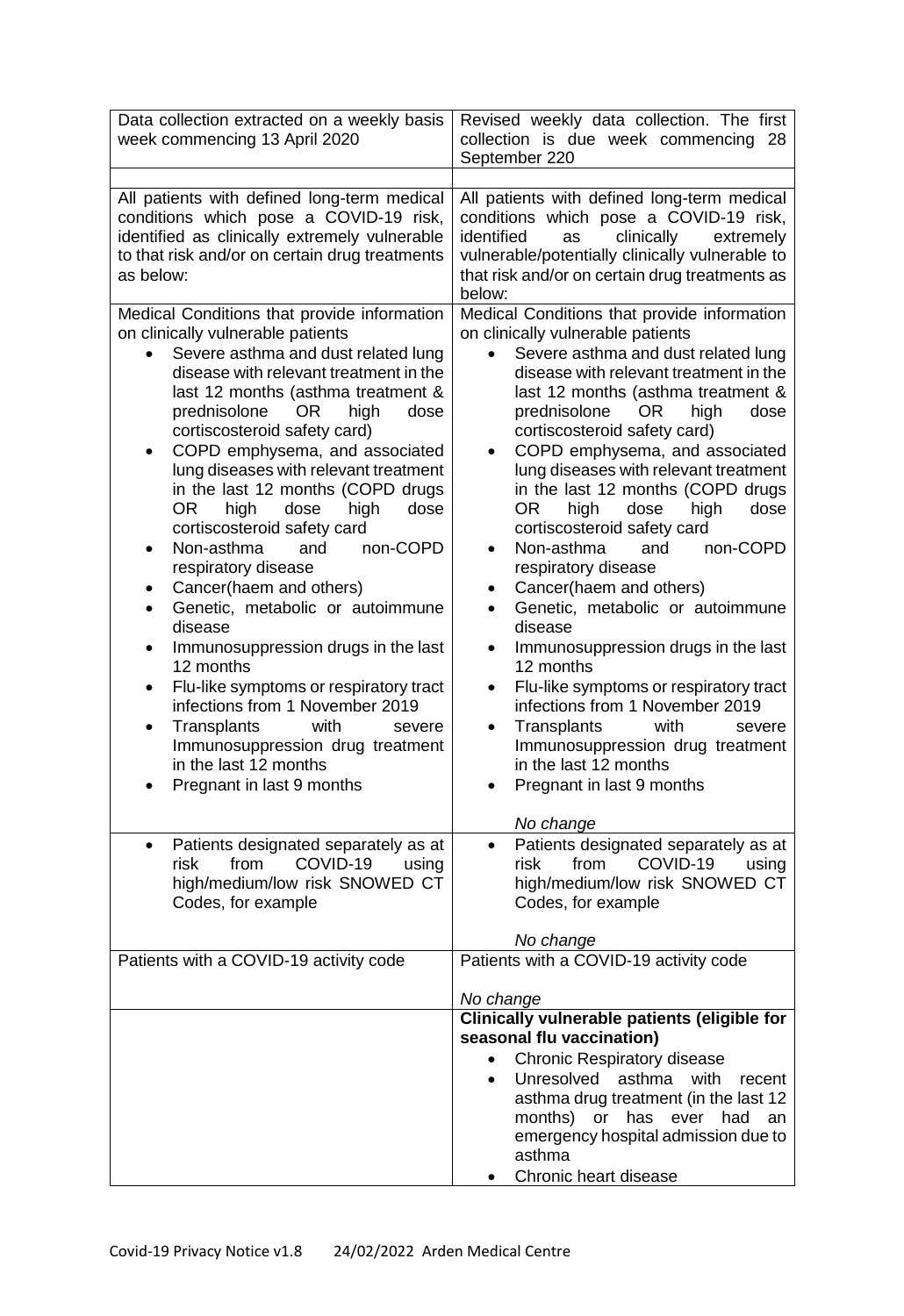| Unresolved chronic kidney disease<br>$\bullet$                                                               |
|--------------------------------------------------------------------------------------------------------------|
| stage3,4 and 5<br>Unresolved diabetes mellitus<br>$\bullet$                                                  |
| Unresolved<br>immunosuppression<br>$\bullet$                                                                 |
| diagnosis                                                                                                    |
| Immunosuppression procedure<br>in<br>$\bullet$<br>the last 12 months                                         |
| <b>Chronic Liver disease</b><br>$\bullet$                                                                    |
| Chronic neurological disease                                                                                 |
| Pregnant in the last 9<br>months<br>(different<br>cluster<br>clinically<br>to<br>extremely vulnerable group) |
| In patients aged 16 and over: BMI of<br>$\bullet$<br>40+ in the last 12 months                               |
| In patients aged 16 and over: Latest                                                                         |
| BMI in the last 3 years was 40+<br>Learning<br>disability<br>(including<br>$\bullet$<br>Down's)              |
| Has a "requires flu vaccination" code<br>$\bullet$                                                           |
| Identified as a healthcare worker in<br>the last 12 months                                                   |
| Household<br>contact<br>οf<br>an                                                                             |
| immunocompromised individual                                                                                 |
| Other Potentially clinically Vulnerable<br>patients                                                          |
| Unresolved hypertension                                                                                      |
| Pulmonary hypertension<br>٠                                                                                  |
| Dementia<br>$\bullet$                                                                                        |
| <b>Systemic lupus</b><br>٠                                                                                   |
| Discoid and non-systemic lupus<br>٠                                                                          |
| <b>Psoriasis</b>                                                                                             |
| Rheumatoid arthritis and associated<br>disorders                                                             |
| Additional Data items for Patients from the                                                                  |
| above groups                                                                                                 |
| Latest ethnic category code (all                                                                             |
| groups)<br>Earliest code indicating that the<br>$\bullet$                                                    |
| patient has died (all groups)                                                                                |
| Latest smoking status (all groups)                                                                           |
| Blood pressure from the last 2 years                                                                         |
| (all groups)                                                                                                 |
| In patients aged 16 and over: all BMI                                                                        |
| and weight in last 5 years plus height                                                                       |
| (all groups)<br>IFCC-HbA1c in the last 2 years (for<br>٠                                                     |
| diabetic patients in the flu group only)                                                                     |
| <b>COPD</b><br>Latest<br>resolved<br>and                                                                     |
| admission codes (for COPD Patients                                                                           |
| in the clinically extreme vulnerable                                                                         |
| group only)                                                                                                  |
| ACE inhibitors, ARBs and non-<br>$\bullet$<br>steroidal anti-inflammatory drugs in                           |
|                                                                                                              |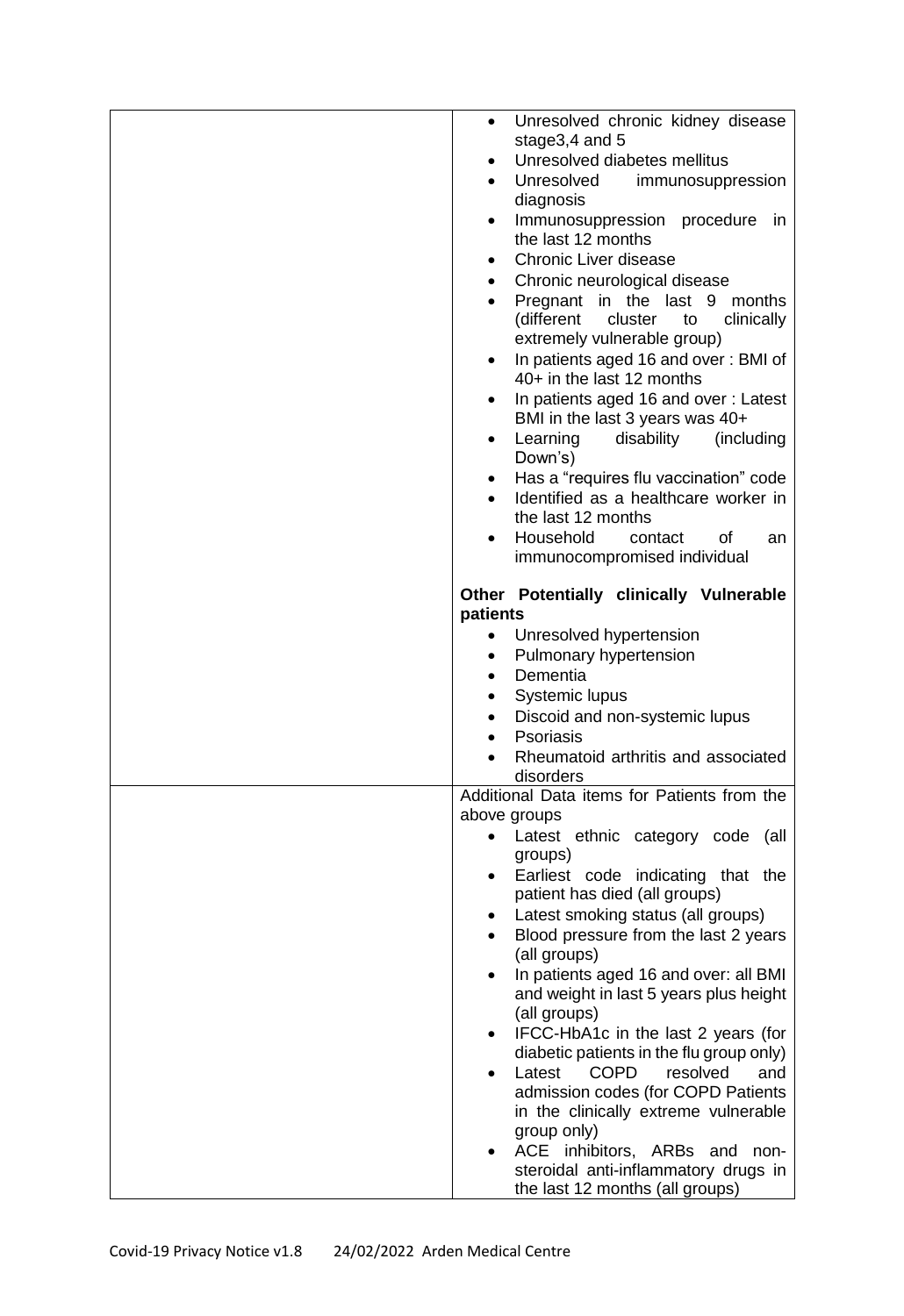| • Latest asthma emergency admission<br>codes (for asthma patients in flu<br>group only)<br>• Asthma-related drug treatments in<br>the last 12 months (for asthma |
|------------------------------------------------------------------------------------------------------------------------------------------------------------------|
| patients in the flu group only)                                                                                                                                  |

The Secretary of State has directed NHS Digital to collect, process and analyse data in connection with COVID-19 to support the Secretary of State's response to COVID-19 and support various COVID-19 purposes set out in the COVID-19 Public Health Directions 2020, 17 March 2020 (COVID-19 Direction) (as amended) (COVID-19) Direction) and below. This enables NHS Digital to collect data and analyse and link the data for COVID-19 purposes with other data held by NHS Digital. The rationale for changing the data extraction is that the initial data collection was based on an existing specification for flu vaccination eligibility. This data extraction was then refined in order to more accurately reflect the patients who are clinically extremely vulnerable to COVID-19 and also to minimise the data we are collecting. A further refinement of the data extraction has taken place leading to the inclusion of new data being extracted. This will provide information to inform vaccination programmes. This General Practice Extraction

Service (GPES) data will be extracted weekly and be used to assist in producing a weekly update of the SPL. The objective of this collection is on an ongoing basis to identify patients registered at General Practices who may be: • clinically extremely vulnerable if they contract COVID-19 • at moderate or high risk of complications from flu or COVID-19. The data collected will be analysed and linked with other data NHS Digital or other organisations hold to identify: • a list of clinically extremely vulnerable patients who will be advised to take shielding measures to protect themselves. Advice given to these patients has been published by Public Health England and is available here: https://www.gov.uk/government/publications/guidanceon-shielding-and-protectingextremely-vulnerable-persons-from-covid-19/guidance-onshielding-and-protectingextremely-vulnerable-persons-from-covid-19#what-do-we-mean-byextremelyvulnerable • a list of patients at moderate or high risk of complications from flu to inform the flu call/recall vaccination programme.

Further information on the flu programme can be found here: [Coronavirus \(england.nhs.uk\)](https://www.england.nhs.uk/coronavirus/)

The extract may also be used for future direct care purposes relating to the COVID-19 outbreak. The methodology NHS Digital has used to produce the SPL is explained in detail and is published on the NHS Digital SPL website page here:

https://digital.nhs.uk/coronavirus/shielded-patient-list Patients

added to the SPL will be contacted by post, email (and/or SMS message where this is necessary) by the NHS on behalf of the Chief Medical Officer, Chris Whitty, to:

• advise of the measures they can take to reduce their risk of contracting the virus and signpost them to the Extremely Vulnerable Persons service operated by gov.uk at <https://www.gov.uk/coronavirus-extremely-vulnerable>

• offer a flu vaccination or to contact non-responders who remain unvaccinated (as per NHS England specifications for the service). The SPL will also be used to inform GPs of their individual patients on the SPL, by flagging those patient records on GP patient record systems. The SPL will be shared with a variety of other organisations involved in the care and support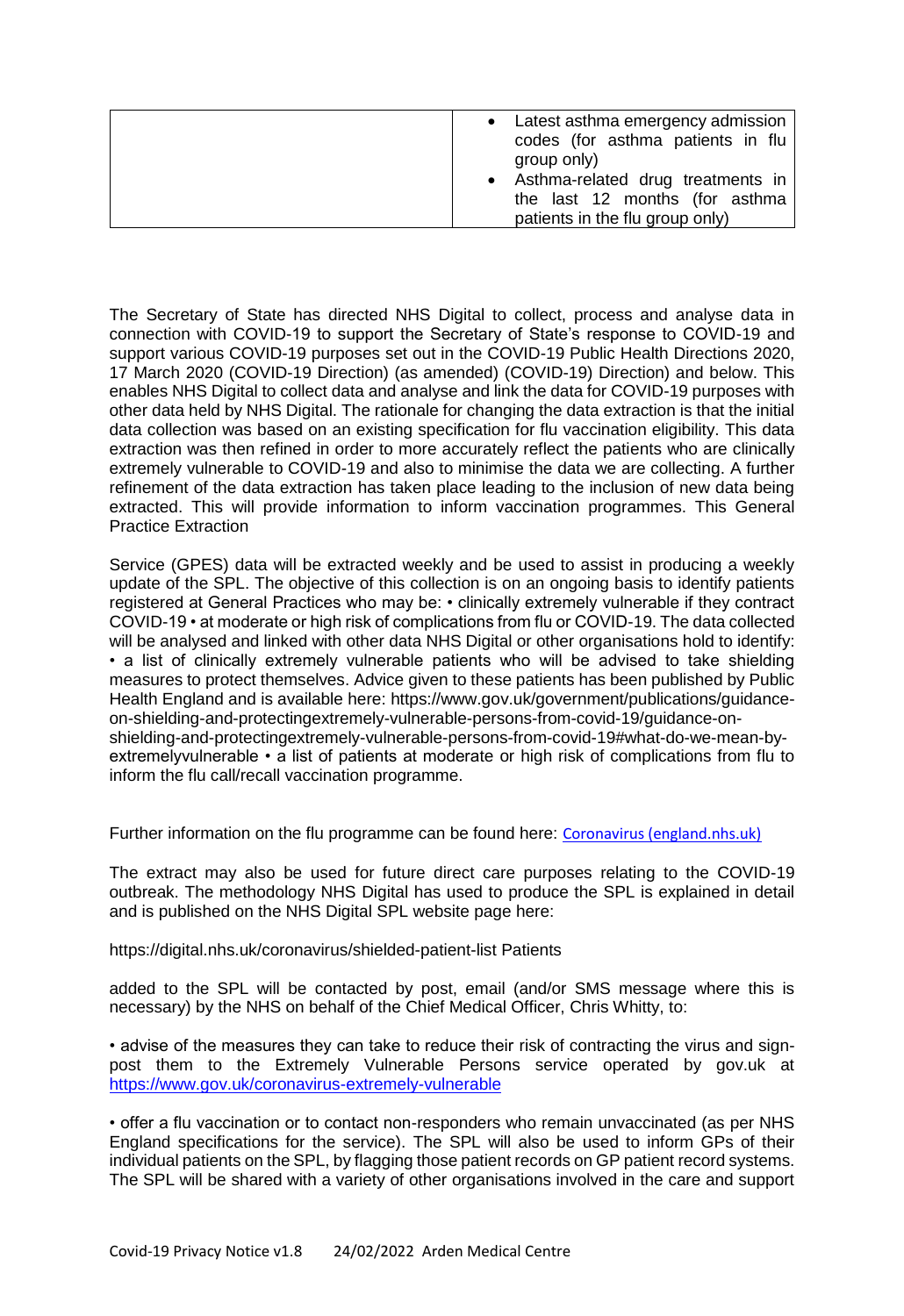of those patients and for planning, commissioning and research purposes associated with COVID-19. Full details of those with whom information has been shared can be found on the NHS Digital SPL website here:

[https://digital.nhs.uk/coronavirus/shielded-patient-list/distribution.](https://digital.nhs.uk/coronavirus/shielded-patient-list/distribution)

Requests by organisations to access record level data from this collection will be subject to Independent Group Advising on the Release of Data (IGARD) consideration. Data applicants will need to demonstrate they have a lawful basis to access the data for COVID-19 purposes.

## **Benefits of the collection**

Organisations, including Government, health and social care organisations need to access this vital data for a range of COVID-19 purposes, to help plan, monitor and manage the national response to the COVID-19 pandemic, which will help save lives. COVID-19 purposes for which this data may be analysed and used may include: • understanding COVID-19 and risks to public health, trends in COVID-19 and such risks, and controlling and preventing the spread of COVID-19 and such risks • identifying and understanding information about patients or potential patients with, or at risk of COVID-19, information about incidents of patient exposure to COVID-19 and the management of patients with or at risk of COVID-19 including: locating, contacting, screening, flagging and monitoring such patients and collecting information about and providing services in relation to testing, diagnosis, self-isolation, fitness to work, treatment, medical and social interventions and recovery from COVID19. Data will be analysed and linked to other data held by NHS Digital or held by other organisations to which access to the data is granted for COVID-19 purposes, through the process described above. Data will be collected nationally from all General Practices by NHS Digital every week. All requests to access this data will be through Data Access Request Service (DARS). This will significantly reduce the burden on General Practice at a time when demand on resources is high, enabling General Practice to focus on delivering health care and support to patients. It will also reduce compliance burden and risk for General Practice associated with sharing data and complying with the terms of the general legal notice issued under the National Health Service (Control of Patient Information Regulations) 2002 (COPI), which applies to General Practices Patients facing the greatest risk if they contract COVID-19 and/or are in the moderate to high risk of complications from flu:

- will be identified and known to health organisations
- will have a greater awareness of the recommended preventative shielding measures
- will be able to follow clear advice

• will be able to ask for help and support, including social care support and essential food supplies, through the Extremely Vulnerable Persons service operated by gov.uk.

It will enable the SPL to be updated weekly to identify new patients and changes to patients on the List and will enable support provisions to be more dynamic and responsive to both social and clinical need.

It will also enable vital planning, commissioning, and research to be carried out for COVID-19 purposes. If patients facing the greatest risk follow advice, it is hoped that this will contribute to the delay and mitigation of the spread of COVID-19 and save lives.

#### **Visitors to The Practice**

We have an obligation to protect our staff and employees' health, so it is reasonable for staff at Arden Medical Centre to ask any visitors to our practice to tell us if they have visited a particular country, or are experiencing COVID-19 symptoms. This must only be in preapproved circumstances and we would also ask all patients to consider government advice on the NHS 111 website and not attend the practice.